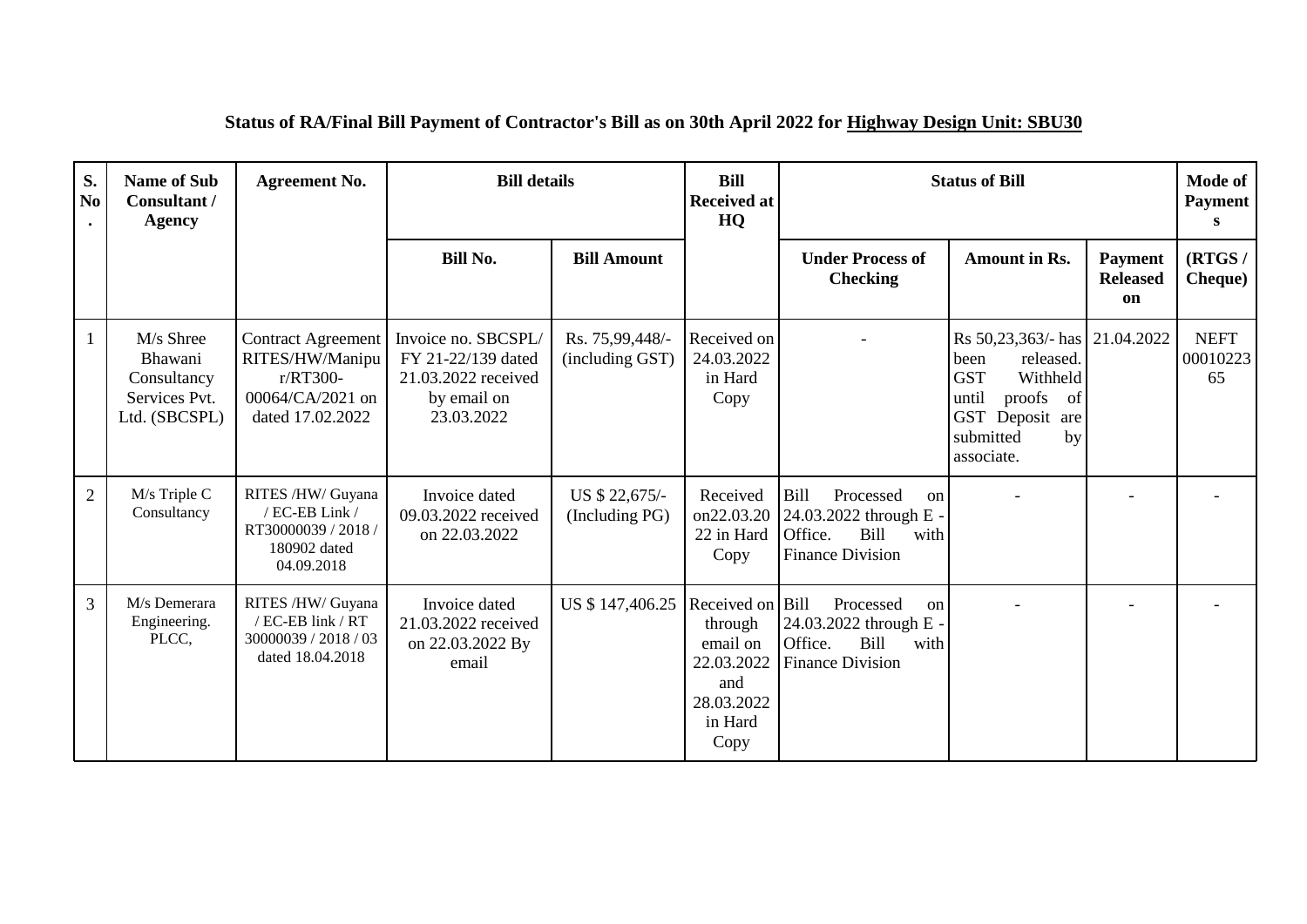| 4 <sup>1</sup> | M/s<br>Tours India                                 | Southern Bid No.: GEM/2021<br>/B/1263326 dated<br>06.06.2021                                                                        | Invoice No.335 dated<br>31.03.2022                                          | Rs 2,50,600/-<br>(excluding GST)    | 21.04.2022 | 21.04.2022 | Rs 2,49,480/-  | 22.04.2022 | <b>RTGS</b> |
|----------------|----------------------------------------------------|-------------------------------------------------------------------------------------------------------------------------------------|-----------------------------------------------------------------------------|-------------------------------------|------------|------------|----------------|------------|-------------|
|                | 5 M/s Texas                                        | $(i)$ Bid No.:<br>GEM/2021<br>/B/1215591<br>dated<br>11.05.2021<br>$(ii)$ Bid No.:<br>GEM/2021<br>/B/1349324<br>dated<br>11.07.2021 | Invoice No. 2408,<br>2409, 2410, 2411 &<br>2458 dated<br>01.04.2022         | Rs 2,30,572/-<br>(excluding GST)    | 11.04.2022 | 11.04.2022 | Rs 2,25,957/-  | 20.04.2022 | <b>RTGS</b> |
|                | $6$ M/s S A Travels                                | Bid No.: GEM/2021<br>/B/1403390 dated<br>02.08.2021                                                                                 | Invoice No.ST 2122-<br>000674 dated<br>31.03.2022 received<br>on 18.04.2022 | Rs 2,67,428.58/-<br>(excluding GST) | 21.04.2022 | 21.04.2022 | Rs. 2,62,079/- | 22.04.2022 | <b>RTGS</b> |
|                | $7$ M/s<br>$\overline{A}$<br>Services              | $M$ Bid No.: GEM/2021<br>/B/1358630 dated<br>15.07.2021                                                                             | Invoice No.AMS-<br>0319 dated<br>31.03.2022                                 | Rs 5,96,349.20/-<br>(excluding GST) | 11.04.2022 | 11.04.2022 | Rs 5,90,386/-  | 20.04.2022 | <b>RTGS</b> |
|                | $8$ M/s<br>Smart Space Pvt dated 20.05.2021<br>Ltd | Heather Lease Agreement<br>(Trivandrum)                                                                                             | Invoice<br>No.HSS/B2B/84/21-<br>22 dated 31.03.2022                         | Rs 67,700/-<br>(excluding GST)      | 08.04.2022 | 08.04.2022 | Rs 59,576/-    | 08.04.2022 | <b>RTGS</b> |
|                | $9$ M/s<br>Technolodge Pvt dated 07.09.2021<br>Ltd | Kannur Lease Agreement<br>(Kannur)                                                                                                  | Invoice No.INV-323<br>dated 01.04.2022                                      | Rs 20,000/-<br>(excluding GST)      | 08.04.2022 | 08.04.2022 | Rs 17,600/-    | 08.04.2022 | <b>RTGS</b> |